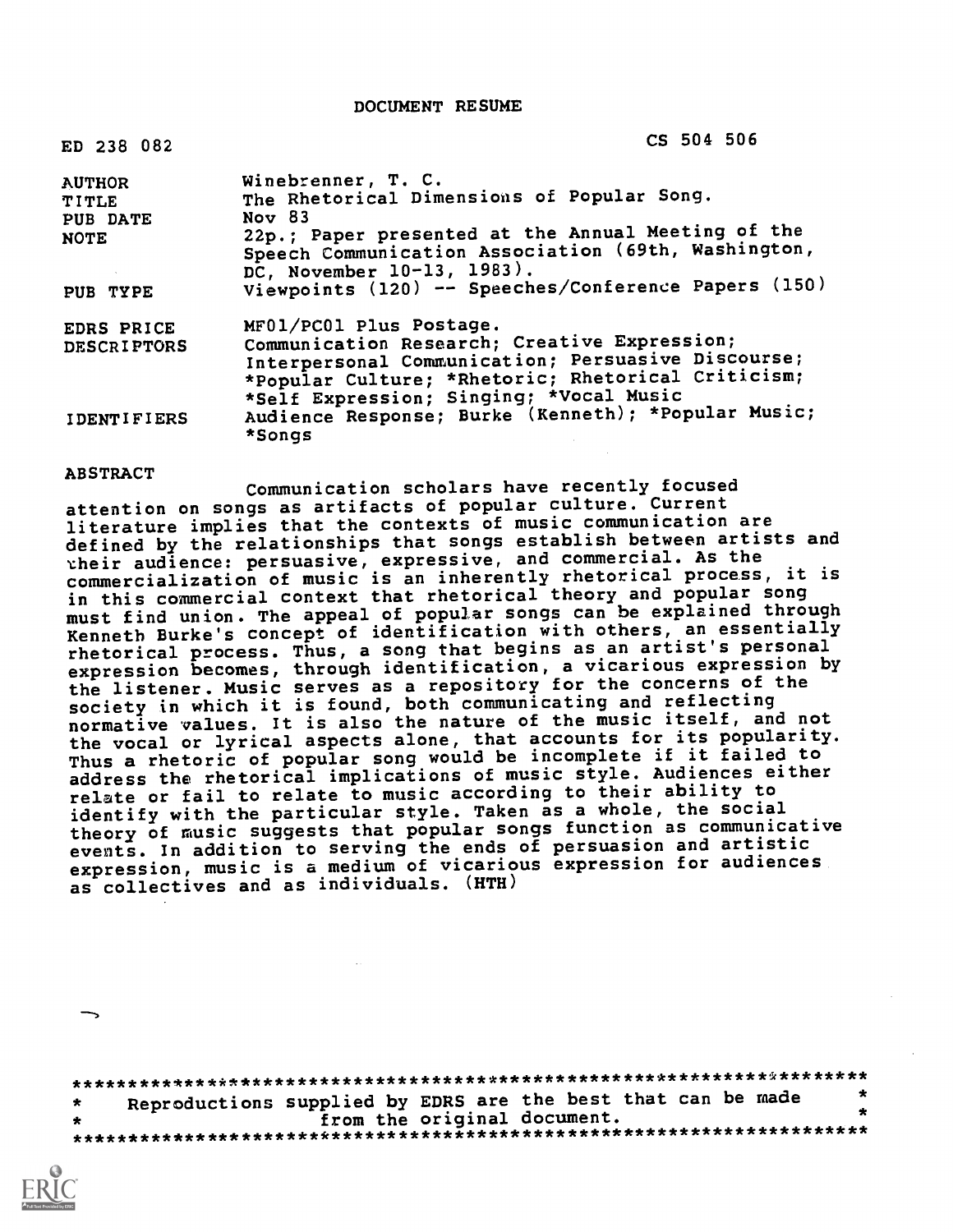#### U.S. DEPARTMENT OF EDUCATION NATIONAL INSTITUTE OF EDUCATION EDUCATIONAL RESOURCES INFORMATION CENTER (ERIC)

- X. This document has been reproduced as received from the person or organization originating it.
- Minor changes have been ma le to improve reproduction quality.
- Points of view or opinions stated in this docu ment do not necessarily represent official NIE position or policy.

 $\ddot{\phantom{1}}$ 

 $\sim$ 

 $\sim$  $\infty$  $\frac{8}{2}$  $\infty$  and  $\infty$  $\mathcal{L}$  $\Box$  $\mathbf{L}$ 

 $\cdot$ 

# The Rhetorical Dimensions of Popular Song

 $\mathcal{C}$ 

T.C. Winebrenner California Polytechnic State University, San Luis Obispo

 $\bar{z}$ 

 $\ddot{\Psi}$ 

Presented at the 69th meeting of the Speech Communication Association Washington, D.C. 7.013 November 1963

 $\cdot$ 

 $\sim 10^{-10}$ 

 $\cdot$  $\mathbf{r}$  "PERMISSION TO REPRODUCE THIS MATERIAL HAS BEEN GRANTED BY

T. C. Winebrenner

TO THE EDUCATIONAL RESOURCES INFORMATION CENTER (ERIC)."

 $\sim$ 

 $\hat{\mathcal{A}}$ 

© CS 504506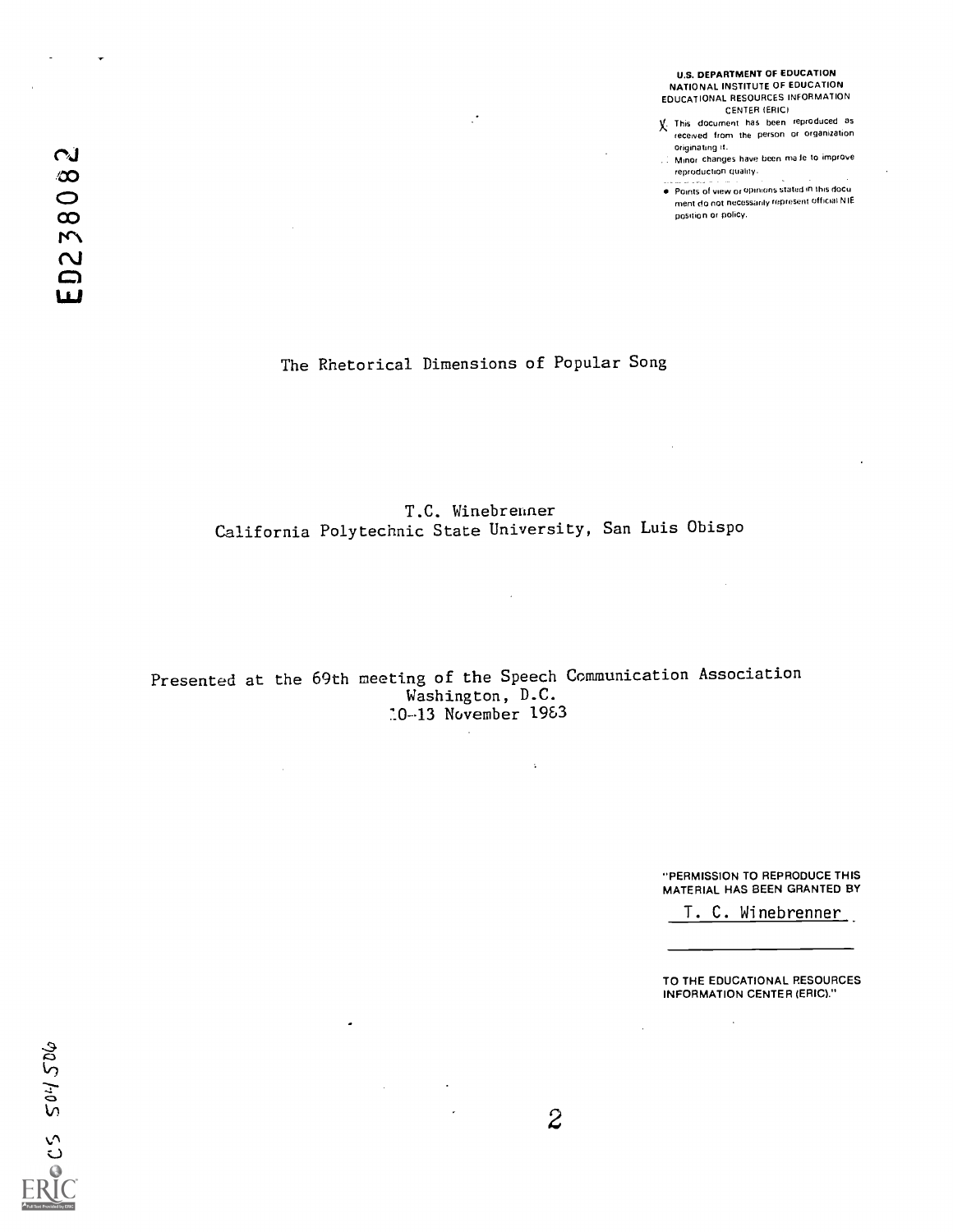## The Rhetorical Dimensions of Popular Song

Music has long been recognized to be an important mode of human expression. Sociologist R. Serge Denisoff notes that songs have figured prominently in strategies for motivating social protest, citing the writings of Marx and Lenin in which music is discussed as equal, and possibly superior, to speechmaking as a means of promoting class con-1 sciousness. In his surveys of American protest movements, Denisoff has traced musical persuasion from 1820s leftist activities through the 1960s Vietnam protests. A number of communication scholars, recognizing this persuasive potential, have included music within their scope of inquiry. Consonant with the discipline's timely interest in strategies of social protest, most early discussions of music communication focused on the medium's potential as an instrument of overt persuasion. For instance, after examining the way songs were used in a number of American social movements, Steven Kosokoff argued that "[S]ongs have played an integral rhetorical role in many social-action movements in American history" and concluded that "The sheer weight of historical evidence establishes the thesis that song was and is used by activists 2 concerned with persuasion." Music as a tool of activism was similarly addressed by Bowers and Ochs in their handbook for social protest, The Rhetoric of Agitation and Control, where they noted music's possibili-3 ties as a stratagem of solidification or polarization. Irving Rein theorized that songs might be likewise successful in attracting new members to a movement, writing that "while as yet there may be no scientific proof that popular music can influence conversion to ideas,

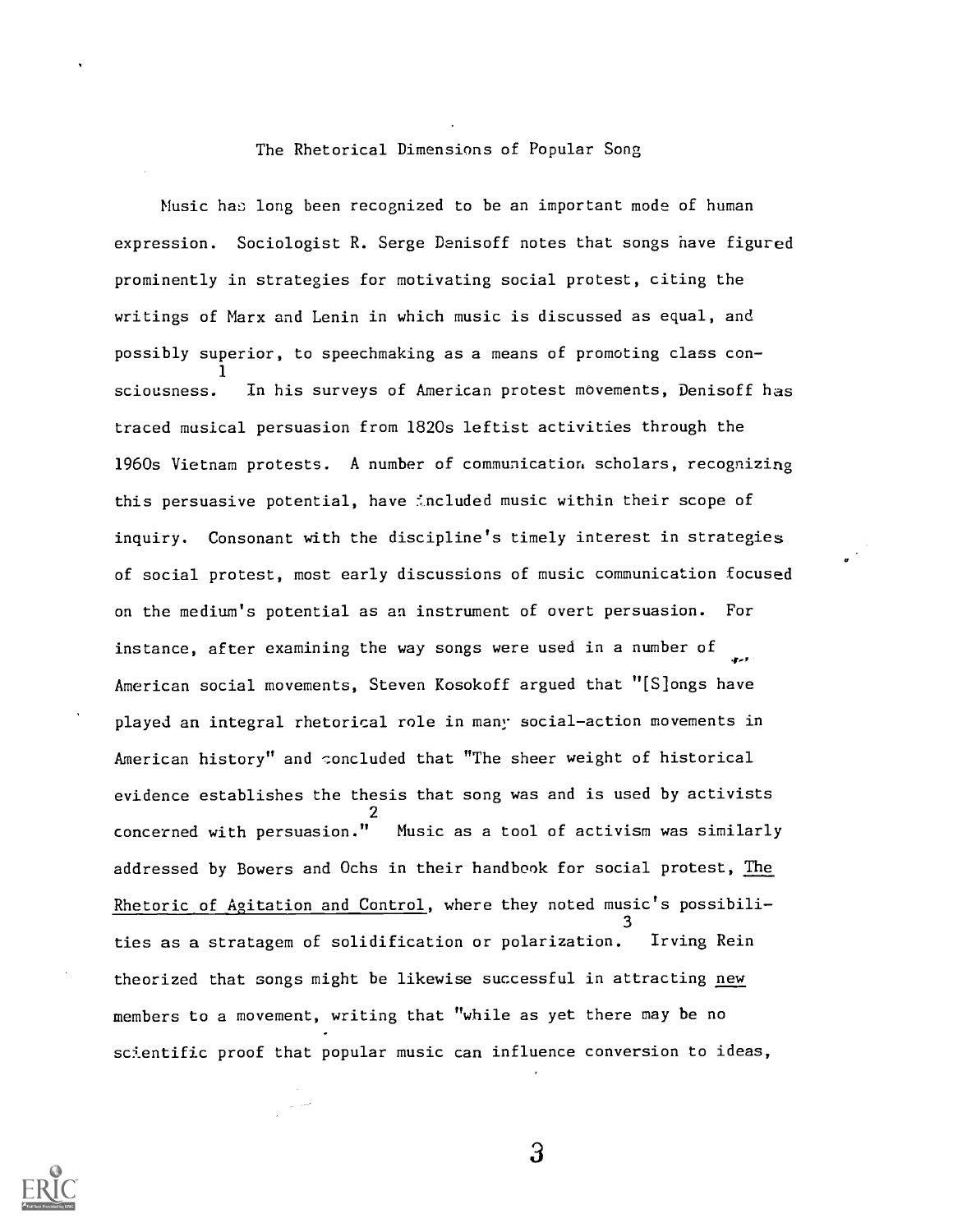political and cultural, it dins into our ears so constantly and bombards our minds so heavily that the possibility of such influencing cannot be 4 shrugged off." The implication for rhetorical scholarship was expressed by Charles Stewart in a paper presented to the 1979 meeting of this Association. "I believe social movement songs serve important rhetorical functions for social movements and contain enough substantive content to warrant classification as discourse [and are] a legitimate . ح area of study for rhetorical critics and theorists."

In recent years a new trend has developed. Rather than limiting the scope of inquiry to the persuasive use of music, a number of communication scholars have focused attention on songs as artifacts of 6 popular culture. This research grows out of an assumption that popular songs, like their persuasive counterparts, are legitimate objects of rhetorical criticism. As appealing as this may seem, the assumption has yet to be connected to an appropriate theoretical construct. In lieu of pursuing a rhetoric of popular song, scholars have grounded popular music criticism in existing discussions of the ruetorical implications of persuasive music. It is the purpose of this paper to review the settings in which rhetorical music criticism has been justified, and to advance a construct which argues why the rhetoric of music should include songs in their commercial as well as their persuasive and expressive contexts.

### The Contexts of Music Communication

For the most part, current literature implies that the contexts of music communication are defined by the functions songs serve in relationships between artists and their audiences. Irvine and Kirkpatrick lay a foundation for distinguishing between these functions in their



2

 $\overline{\mathbf{4}}$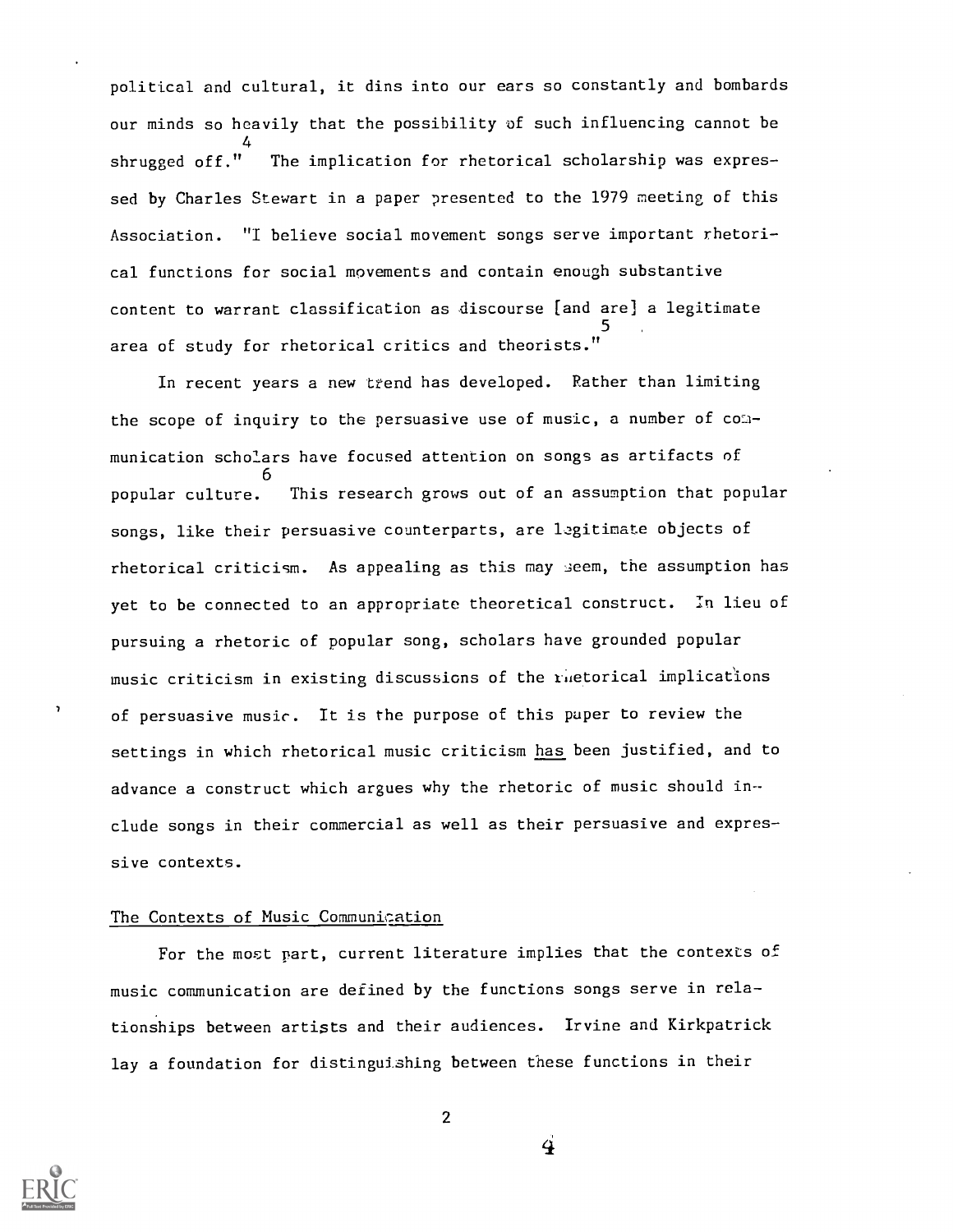discussion of music as a form of communicative interaction. Initially, they indicate, musical symbols are manipulated in the mind of an artist. On this level, the song is a communicative  $\frac{\text{act}}{\text{act}}$  by which the composer or performer uses music to satisfy intrapersonal drives requiring interpersonal interaction. On a second level, manipulation occurs in the minds of the audience and the song becomes a communicative event re- $\mathcal{T}$  and  $\mathcal{T}$ lating the artistic act to an audience response. Thus, songs may be viewed as conscious discursive interacts relating artists and audiences. Existing research identifies three contexts in which these relationships develop.

Persuasive context. The most apparent context is formed from attempts to use songs as overt instruments of persuasion. In a suasory setting, artist and audience interact in a relationship Irvine and They write, "If Kirkpatrick describe as one of rhetorical intention. the artist is functioning within the rhetorical category of intent, the formulation of variables is carried on with one of two possible goals: to reinforce an existing attitude of [sic] value, or to alter existing attitudes or values in a persuasive manner. Within the rhetorical category of intent, the artist is directly and deeply concerned with the possitility of his personal musical art [sic] becoming a communicative 9 event inviting a specific response from other persons." A similar view of music used as a tool of persuasion was provided by John David Bloodworth. "[W]e have those songwriters who do have a definite instrumental purpose in mind, and who vrite lyrics to an audience in terms of an action they would like to see performed or a change they would like 10 to see come about." Denisoff concurred in his discussion of magnetic songs. These are, he wrote, action oriented songs which are intended to



3

 $\ddot{\mathbf{d}}$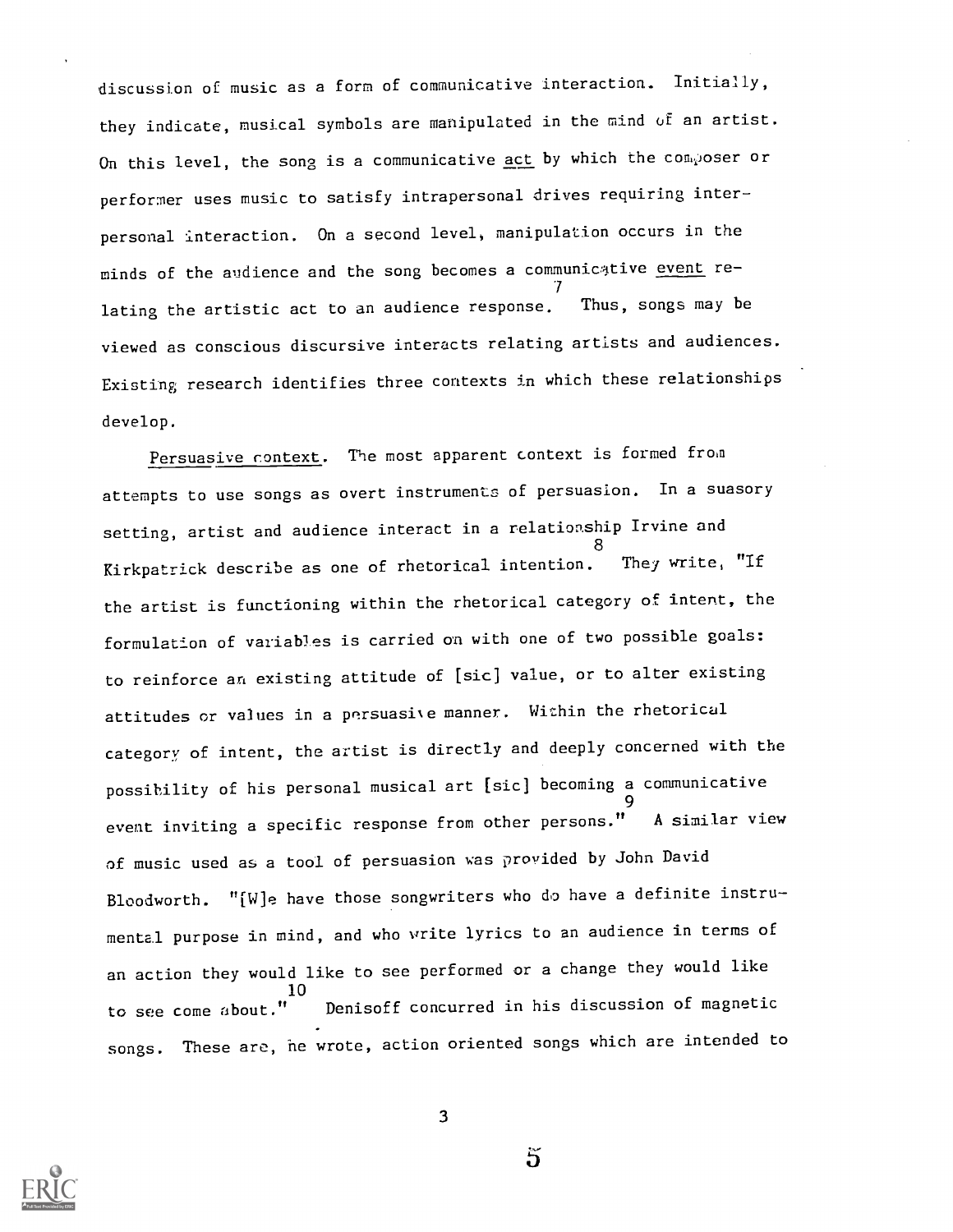appeal to an audience in a way which might attract new members to a 11 cause or reinforce the commitment level of adherents.

The rhetorical scholar's interest in persuasive songs is easily defined. Aristotle observed that discussing the various ways of persuasion is clearly within the legitimate province of rhetoric. "Rhetoric may be defined as the faculty of observing in any given case the avail-12 able means of persuasion. This is not a function of any other art." This was, in fact, the starting point from which Kosokoff argued "[One] is hard-pressed to argue against the study of one previously-ignored 13 rhetorical medium. That medium is the song. . .  $\cdot$  It is this classical construct of rhetoric as persuasion to which most rhetorical music criticism has been tied. In a persuasive context, the rhetorical value of music communication seems obvious.

Expressive context. A second context is formed from attempts to use music as a medium of personal expression. In this context, creative expression is pursued for self-fulfillment with only tangential concern for whether the musical act becomes an event inviting response. Denisoff recognizes expression as a legitimate motive for musical interaction, noting that music may stress "individual indignation and dissent but . . . not offer a solution in a movement. The song [may be] a statement of dissent which [says] 'I protest, I do not concur,' or just 14 plain 'damn you.'" Devisoff identifies the protest songs of Bob Dylan as classic examples of this form. Expressive songs are not, however, thematically limited to declarations of protest. Kosokoff indicates, "Man is a singing being. He has created songs to express every human 15 emotion. . . ." As such, music communication occurs more frequently 16 in an expressive than in a persuasive context.



4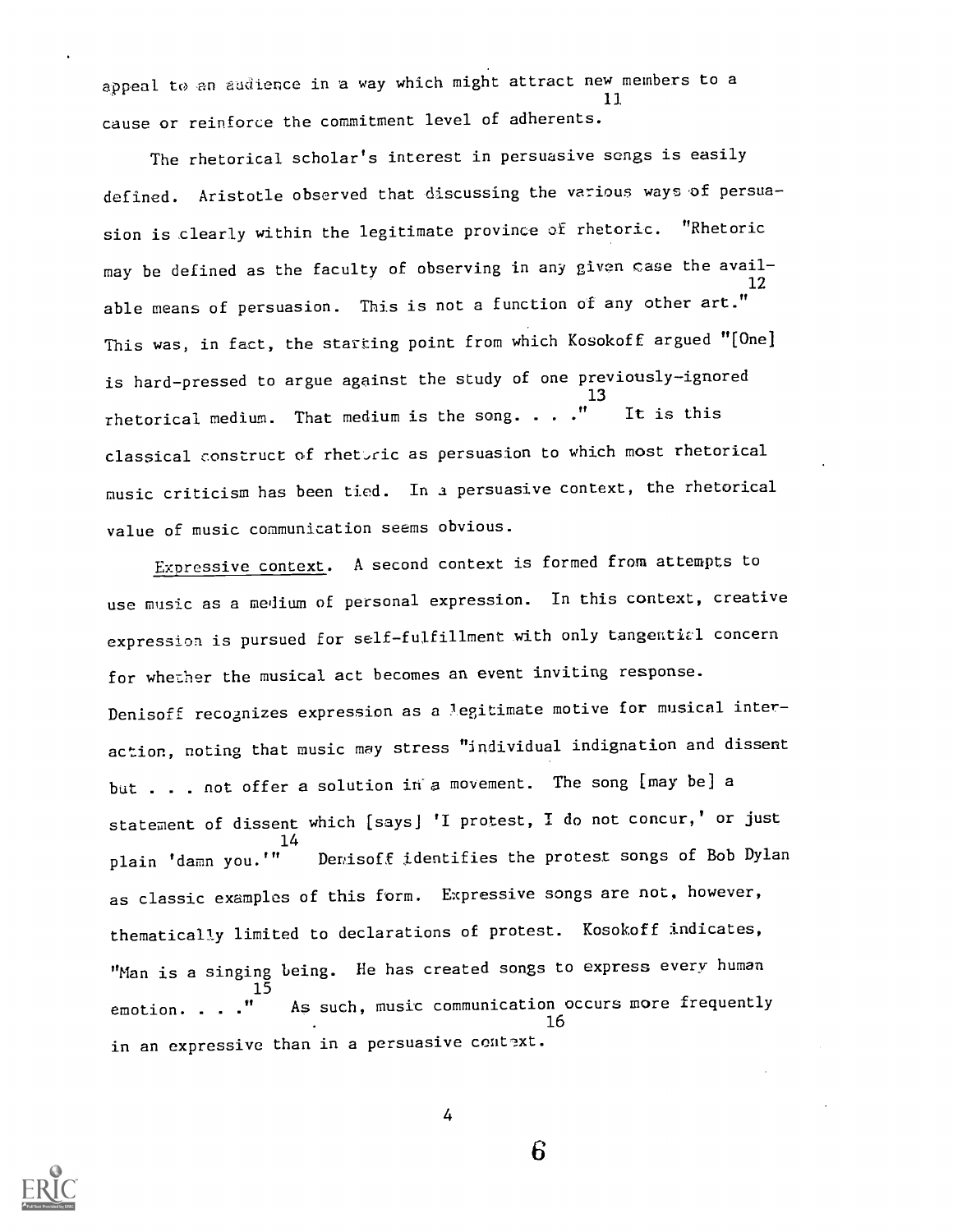Irvine and Kirkpatrick imply that expressive songs are of potential value to rhetorical scholarship, arguing that expressive songs must be either reinfercive or persuasive to fall within the legitimate province of rhetoric. Songs which are intentionally expressive must undergo metamorphosis in the minds of the audience and become existentially 17 persuasive. A similar position was articulated by Bloodworth, who saw value in expressive songs only in their potential for instrumental effect. He writes, "That is not to say that expressive communication in the above sense is mere babbling and only instrumental communication is effective. In the case of recent rock songs, we have no way to distinguish whether or not a song was originally written with an expressive purpose or instrumental purpose or both. But when a song is sung publicly or is recorded it becomes potentially goal- or effect-oriented as it gains an audience. The song never loses its expressive purpose, but it may gain an instrumental function as soon as it is heard by an 18 audience." Thus, songs which are not intended to be persuasive or reinforcive may be transmuted by the audience to a rhetorical form. From this perspective, the expressive song is a pseudo-rhetorical act which may assume legitimate rhetorical properties when transformed into a persuasive event.

The argument may also be made that expressive songs fulfill legitimate rhetorical functions without audience transmutation. Such an argument is grounded in Ernest Bormann's concept of rhetoric as fantasy. According to Bormann, "reality" is a subjective symbolic construct. In the act of communicating, individuals express their personal constructs as dramatic fantasy themes which reflect the nature of their percep-19 tions. While this expression may, intentionally or existentially,



5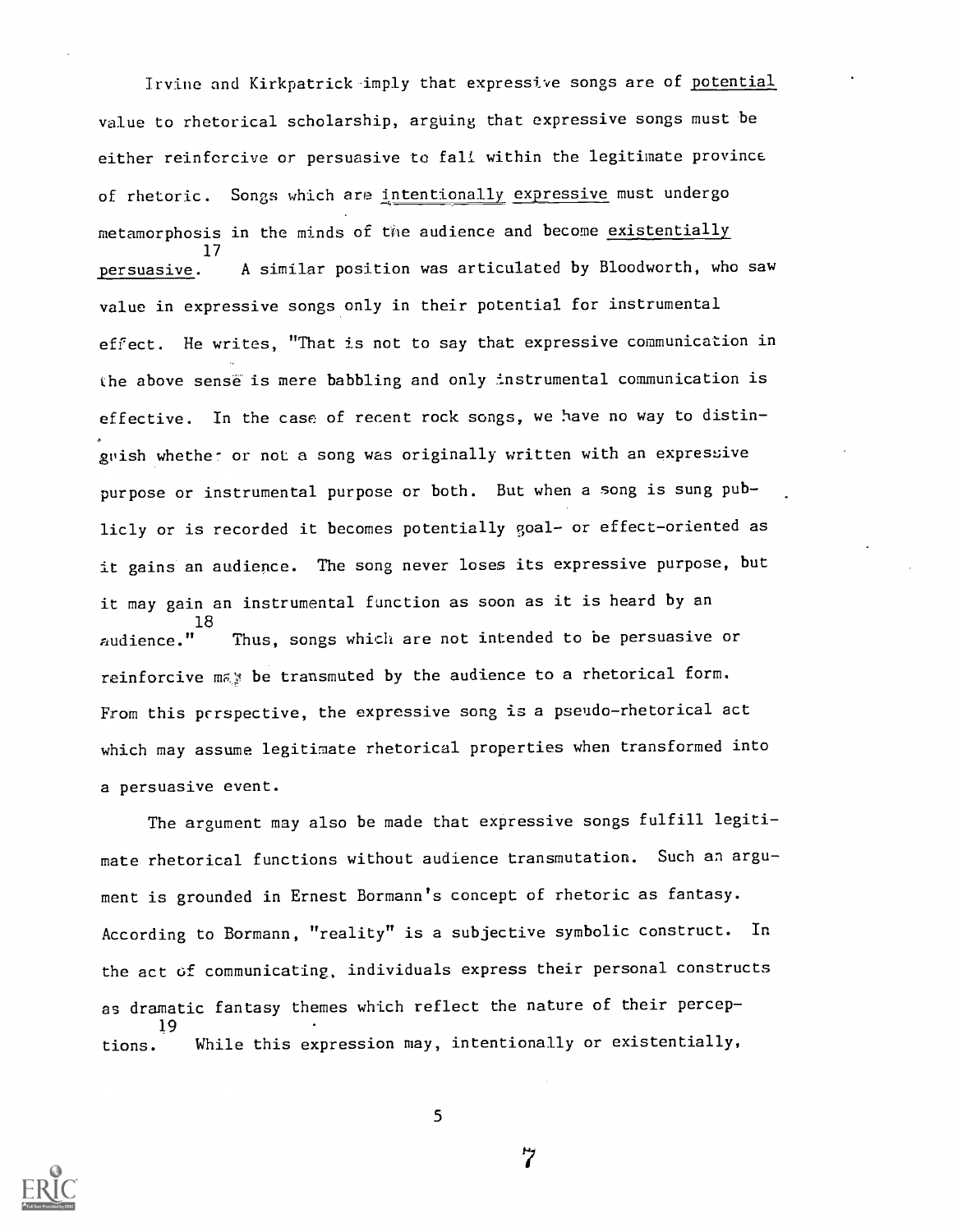function in a persuasive manner it may also function on a purely personal level. Personal expression as a rhetorical act can be explained two ways. First, personal expression is a necessary stage of reality construction. As we communicate, our percepts are made available to 20 ourselves as well as others and thus may be "refined." Aronson explains that when reality is uncertain other people become a primary 21 source of validation. Second, personal expression serves to satisfy the drive to be understood. The psychological theories of Maslow and Katz, in particular, postulate that man derives personal satisfaction 22 from the act of expression. Music as a discursive, and particularly poetic, act is a means by which validation and value-expression may be achieved.

Commercial context. There is a final potential relationship between artist and audience which may demand musical interaction. In this relationship, artistic intention may be accurately described as pecuniary; the musical product is a commercial venture of the artist. The commercial song is neither intentionally nor existentially persuasive. nor does it satisfy a psychological desire for expression. What the artist intends is to make a commercial success of the music as entertainment. Bloodworth explains, "[T]he commercial influence upon music as entertainment must also be remembered. . . . This commercialism has been attacked and condemned by the critics of rock but many new and struggling artists cannot resist the notoriety, fast money, and 23 status [it offers]." The pervasiveness of this commercial influence was expressed by Mohrmann and Scott in their analysis of popular music during World War II. According to the authors, during the early 'forties the medium controlled the message to such an extent that the



6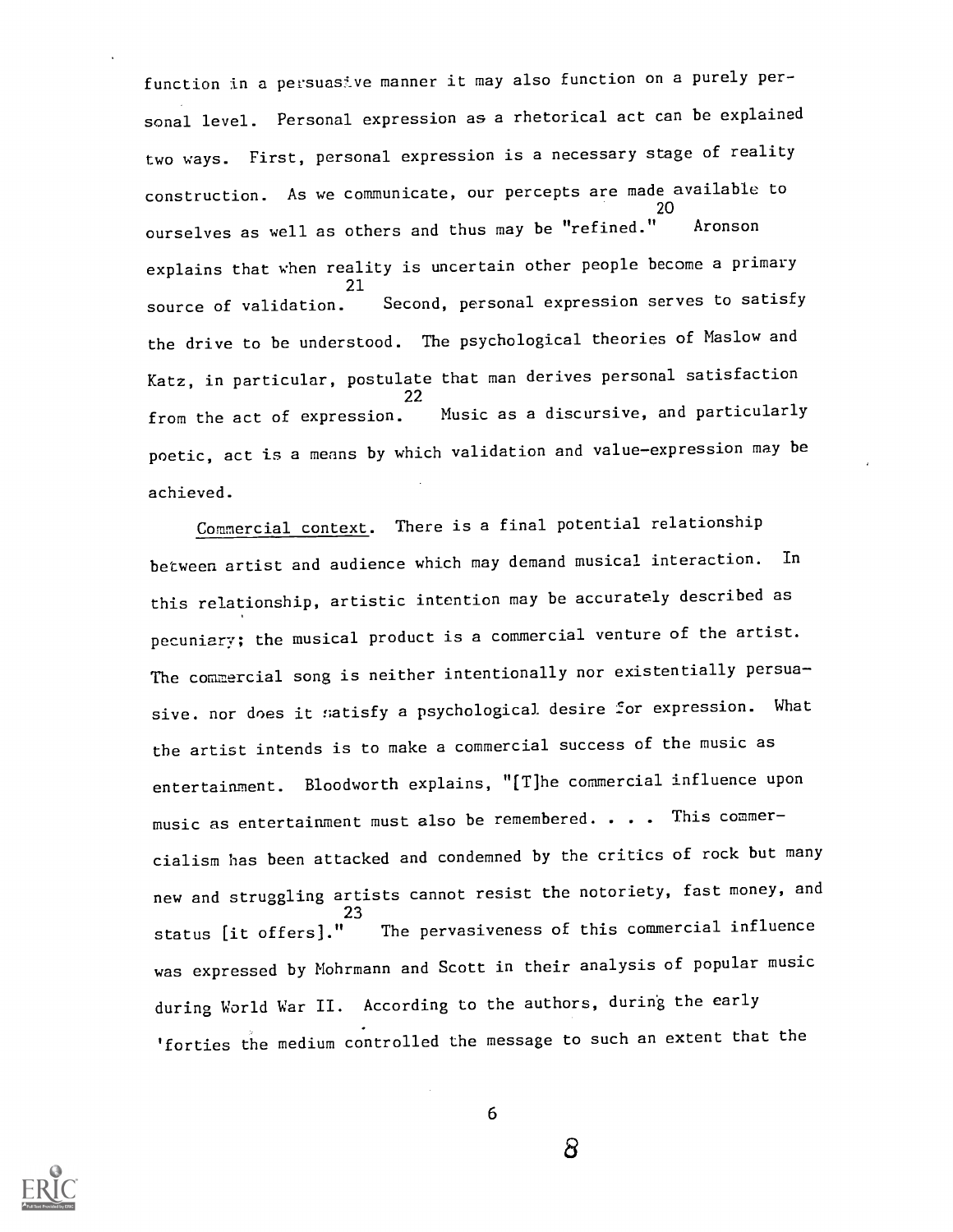persuasive and expressive potential of music communication was mitigated 24 by the rhythms, tempos and lyrics of popular swing.

It is in this commercial context that rhetorical theory and popular song must find union. Rhetorical theorists have given scant attention to commercial songs. In fact, Bloodworth goes so far as to warn scholars to be wary of music produced solely for commercial profit. However, the commercialization of music is an inherently rhetorical process. The appeal of popular songs can be explained through Kenneth Burke's concept of identification. Burke argues that man aspires to be consubstantial, or together in substance, with other men. Man's effort to be consubstantial (identify) js an essentially rhetorical process; the ambiguous intersection of natural division and latent identification 25<br>This concept of creates an "invitation" for symbolic interaction. rhetoric sets well with our understanding of commercial music. Commer cially successful songs may be distinguished from unsuccessful songs in that, when the former present messages formed from the concerns or views of artists, those feelings are described in terms with which audiences identify. Husic as a consubstartial experience was discussed by Mark Booth as fostering "some degree of identification between singer and audience. When this happens the performance is for the audience.  $\cdots$ ; the singer's words are sung for us in that he says something that is also said somehow by us, and we are drawn into the state, the pose, the 26 attitude, the self offered by the song." The relationship between this rhetorical process of identification and the commercial success of music communication was discussed by Hal Levy, an Instructor in Popular Songwriting at U.C.L.A. "In addition to the point of view, a song writer must consider the matter of identification, the relating of



7

 $\overline{9}$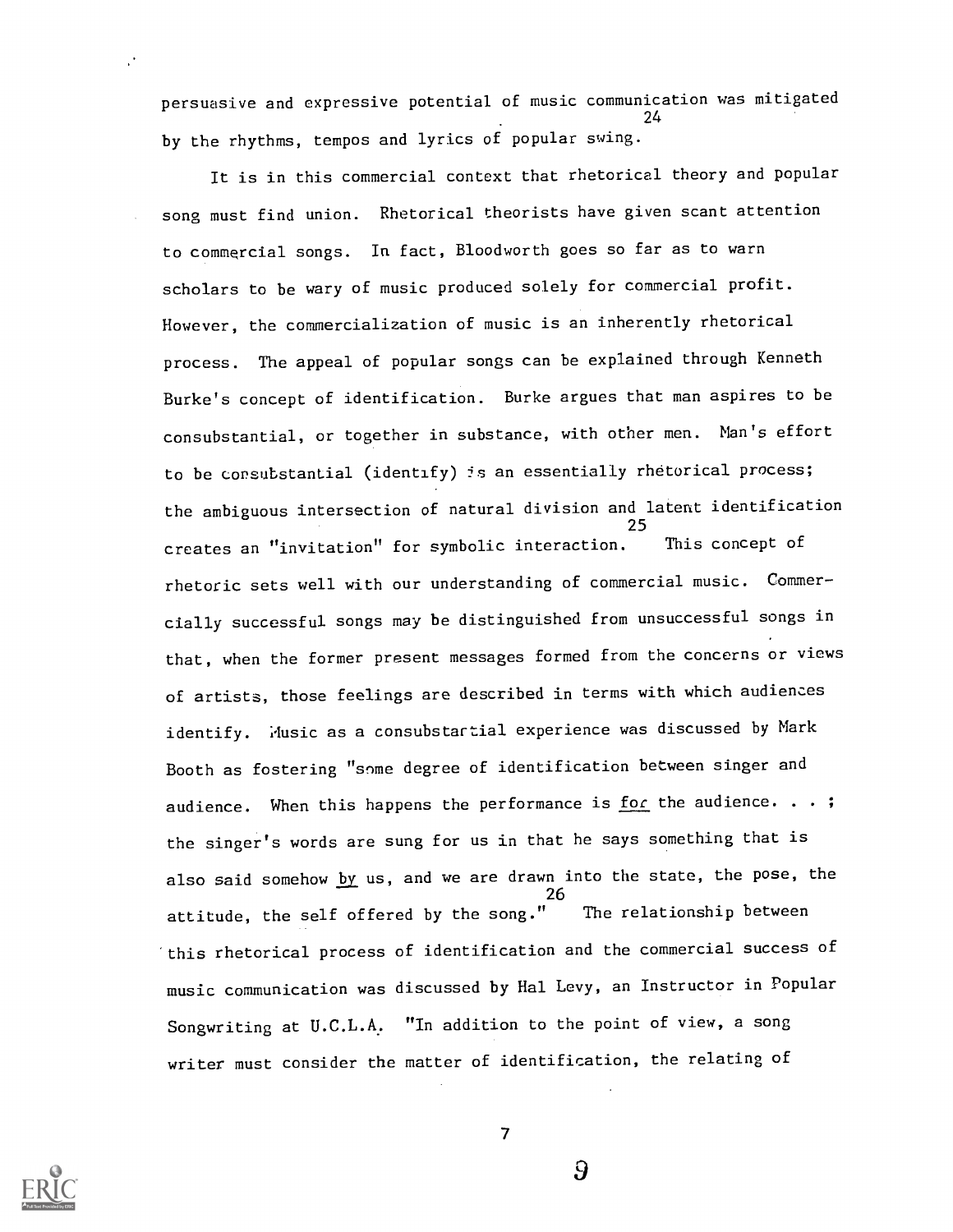listener to singer. Depending on the nature of the song and the sex of the singer, the listener might identify with the singer and project himself into the singer's role, or he might identify with the theoreti cal person to whom the singer is singing. Either way, this a large part of the vicarious enjoyment the listener gains from a good song well 27 sung." Thus, a song which begins as an artist's personal expression becomes through identification a vicarious expression by the audience. As with the transformed expressive song, rhetorical interest is not defined by the nature of the musical act as much as it is by the musical event. Unlike this counterpart, however, the value of commercial music is not found in the event as a rhetoric of persuasion. Rather, it is found in the event as a rhetoric of identification.

#### The Rhetoric of Popular Song

The rhetoric of popular song is based on the commonsense notion that the music which is popular with a social group reflects the beliefs and values which shape the group and thus the music. Ernest Wrage described this construct as it relates to traditional public address. "Because speeches are instruments of utility designed in the main for the popular mind, conversely and in significant ways, they bear the impress of the popular mind. It is because they are pitched to levels of information, to take account of prevalent beliefs, and to mirror tone and temper of audiences that they serve as useful indices to the popular 28 mind." This populist view of rhetoric can best be explained through the interconnections between fantasy expression and identification. Bormann theorizes that fantasy expression plays an important role in public discourse. When individuals or groups communicate with larger publics there is the possibility that their preconscious fantasies will



8

 $\hat{\bm{1}}\bm{0}$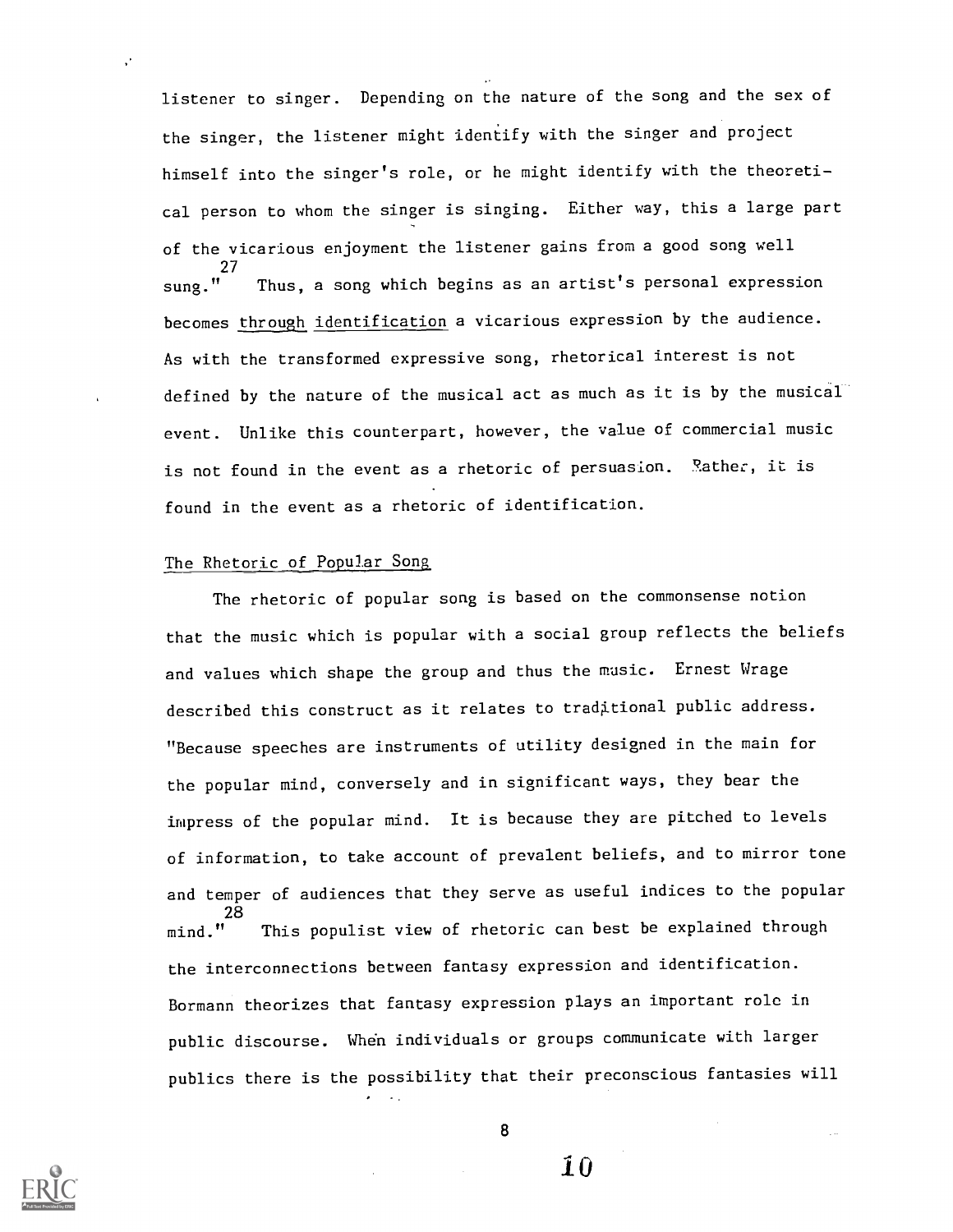chain out as audiences recognize shared perceptions of reality. As explained earlier, it is this process of identifying with expressed fantasies which accounts for a message's popularity. Wrage assumed that the substance of popular messages must reflect public fantasies and thus that rhetorical scholars should be able to gain insight into a public's prevailing values and attitudes. Rather than looking at speeches as instrumental or expressive acts and attempting to explain how speakers use speeches to affect audiences, reflective criticism views speeches as consubstantial events and examines the relationships between speeches and audiences. Messages are treated as repositories of the fantasy themes which comprise a public's vision of reality.

The argument that the construct of reflective criticism may be extended to include criticism of music communication is grounded in the ethnomusicological theories of Alan Lomax and Alan P. Merriam, and the psychoanalytic observations of Dr. Frances Hannett. For a number of years, Lomax has argued that song style reflects and defines a society's way of life. Although his work has been limited to the idiom of folk music, much of what Lomax observes supports a general theory of reflective music communication. In the introduction to his collection of folk songs of North America, Lomax argues that music functions for social as well as personal expression. "[M]usic is a magical summing-up of the patterns of family, of love, of conflict, and of work which give a community its special feel and which shape the personalities of its members. Folk song calls the native back to his roots and prepares him emotionally to dance, worship, work, fight, or make love in ways normal 29 to his place." Fundamental to Lomax's social theory of music is the belief that songs are unique to the social groups which produce them.



 $11$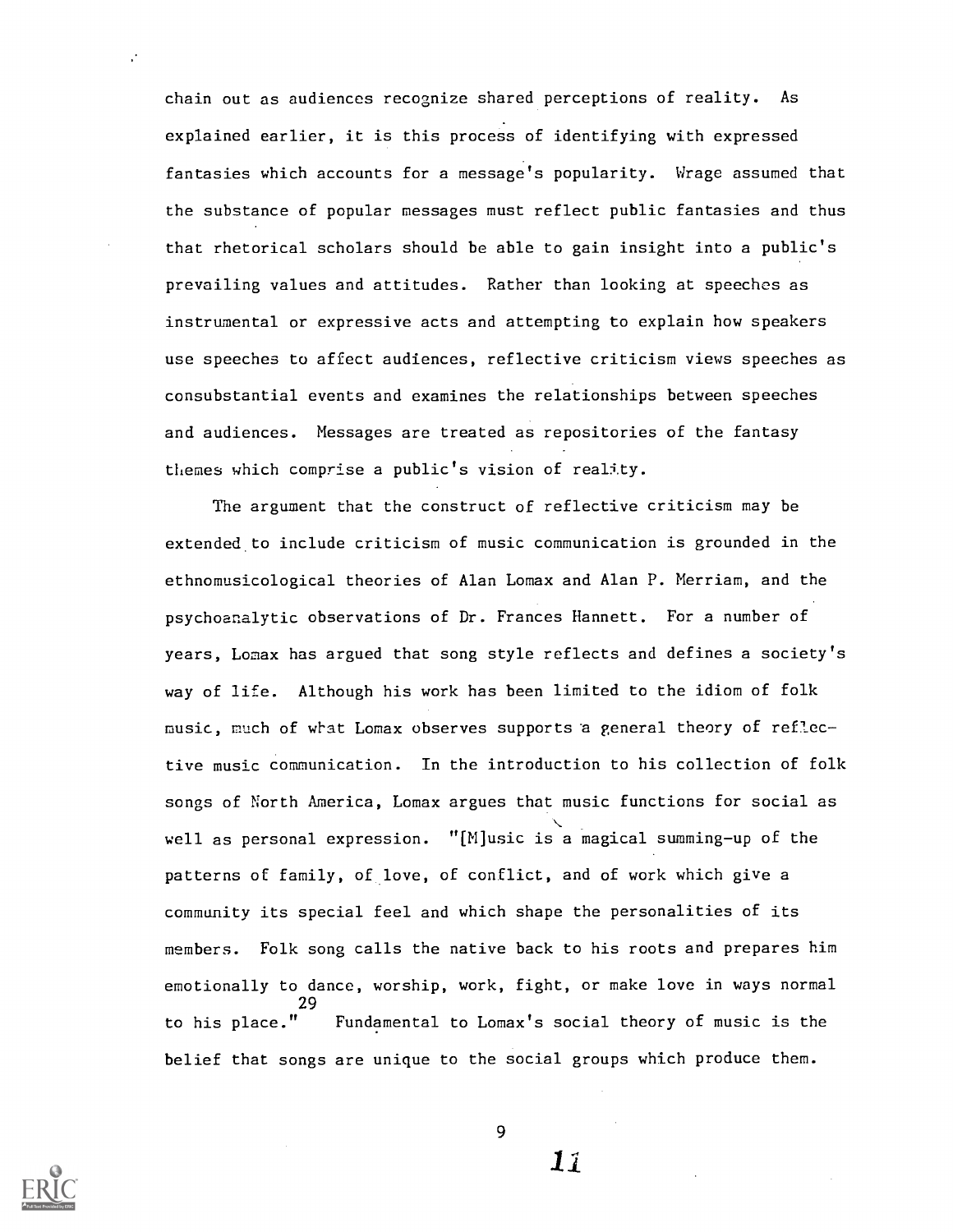When compiling texts of folk songs for his collection, Lomax professes to have been "profoundly impressed by the comparative paganism and resignation of Britain, as contrasted with the Puritanism and free aggressiveness of America" as reflected in the way British folk songs had been consciously and conscientiously adapted to harmonize with 30 American folk values. . Lomax argues that song style appears to be one of the most conservative of culture traits. While new tunes or rhythms or harmonies may be introduced over time, "in its overall character, a musical style will remain intact. Only the most profound social upheavals -- the coming of a new population, the acceptance of a new set of mores -- or migration to a new territory, involving complete acculturation, will profoundly transform a musical style, and even then the While Lomax's definition of song process takes place very slowly." style is fundamentally musicological, he does allow that the "total human situation which produces the music" affects substance as well as sound and is reflected in the "psychological and emotional content as expressed in the song texts and the culture's interpretation of this 32 traditional poetry." In illustration, he refers to the relationship between the psychological fantasies of Nineteenth Century frontier women and the songs they favored.

> In the popular mind a gulf was fixed between pleasure and righteousness, thus inflaming the old wound of guilt and sexual anxiety which has so often characterized our civilization. Although the young democracy gave women more political rights and social status than they had known for centuries, nineteenth century prudery designed to rob them of sexual pleasure. A majority of our ancestors believed that only bad women enjoyed sex: a dutiful wife suffered it for the sake of her husband. Thus the women of the frontier, whose lives were hard, lonely, and comfortless at best, found solace in romantic or vengeful fantasies. Their favourite ballads and love songs were shrouded in gloom, drowned in melancholy, and poisoned by sado-masochism./33

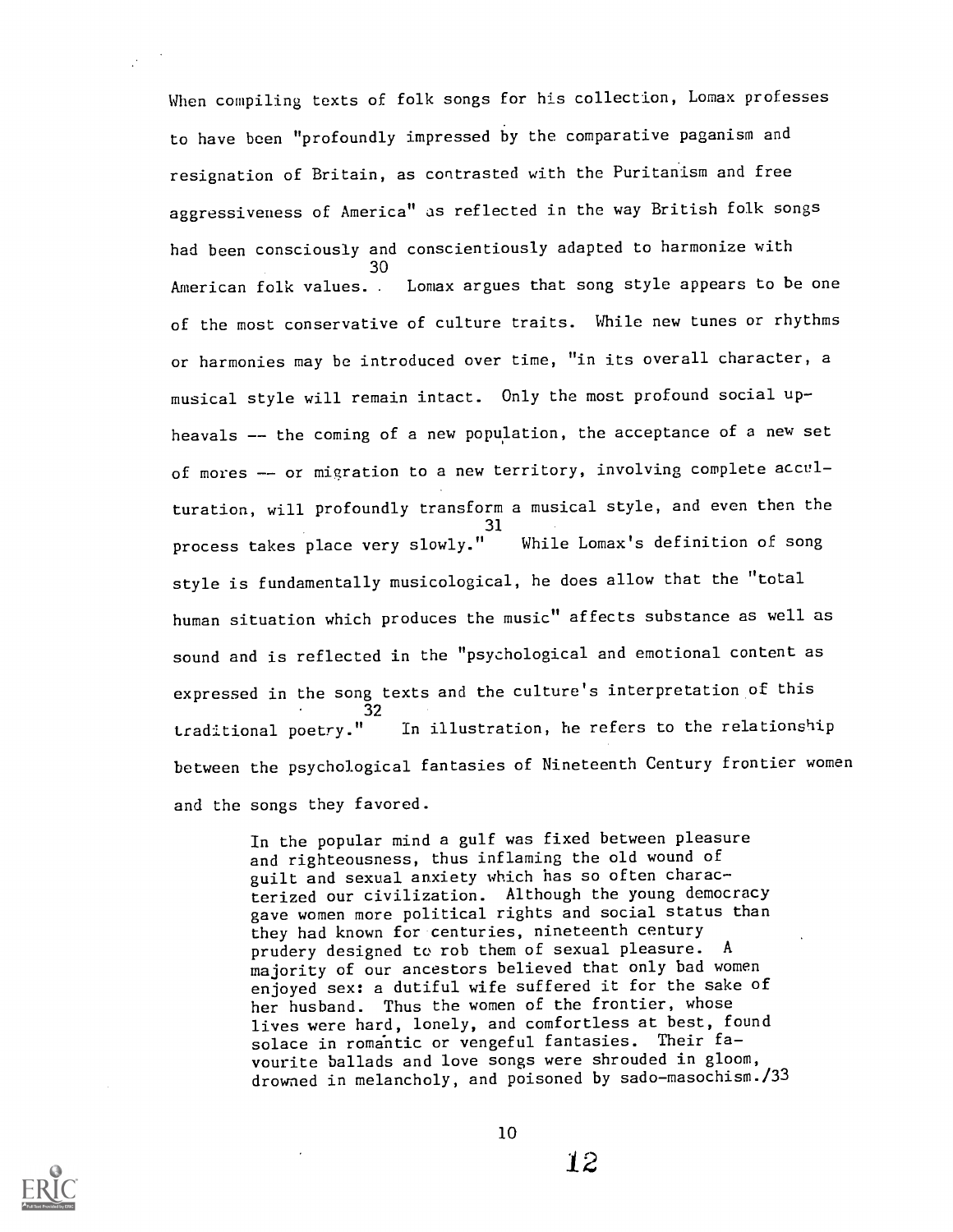Lomax concludes that "the chief function of song is to express shared 34 feelings and mold the joint activities of some human community.  $\dots$ ." The music favored by this community "reflects and reinforces the kind of behavior essential to its main subsistence efforts and to its central 35 and controlling social institutions."

Merriam expresses a similar belief that songs mirror society. Like Lomax, Merriam argues that music involves collective emotion and functions as a vehicle for its expression. Social songs are "the result of human behavioral processes that are shaped by the values, attitudes, 36 and beliefs of the people who comprise a particular culture." Accordingly, music serves as a repository of the concerns of the society in which it is found, both communicating and reflecting normative values. Merriam pays particular attention to the lyric elements of song style, observing that "music cannot he defined as a phenomenon of sound 37 alone. . . . " Song texts, he indicates, reveal much about a society. "In discussing song texts, we have had occasion to point out that one of their outstanding features is the fact that they provide a vehicle for the expression of ideas and emotions not revealed in ordinary dis-38 course." Merriam observes that the language of song is often more permissive than other forms of discourse. Music thus functions as a safety valve for expressing deep-seated values and aspirations which would otherwise be stated only with the greatest reluctance. Merriam concludes, "In music, as in the other arts, basic attitudes, sanctions, and values are often stripped to their essentials. . . . In this sense, music is a means of understanding peoples and behavior and as such is a valuable tool in the analysis of culture and society." 39

11

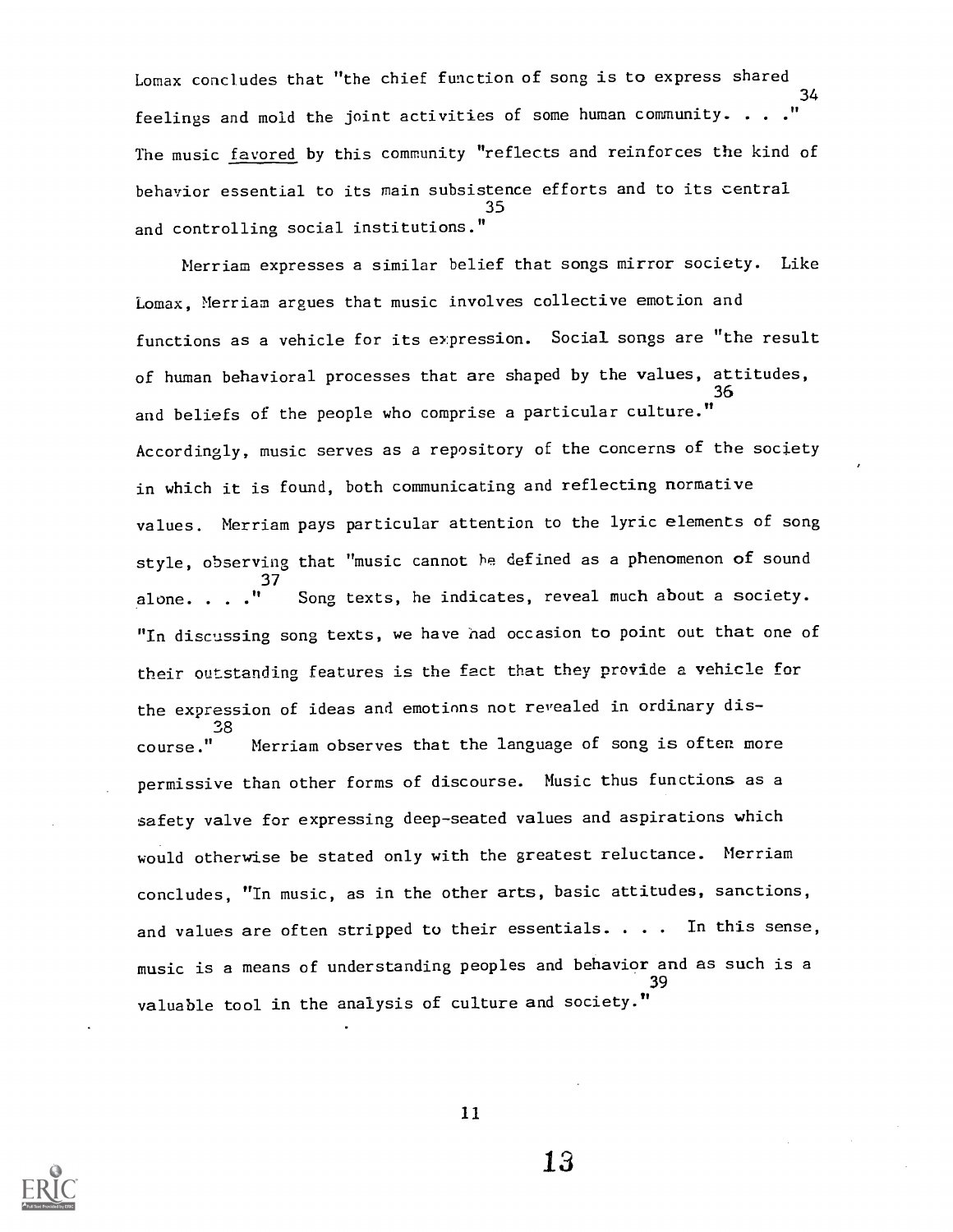A wealth of behavioral data indirectly support the social theory of music. Lomax, using data drawn from other researchers, found that song styles shifted consistently with certain facets of social structure and were thus good predictors of such aspects of society. Merriam cited a number of anthropological community studies which observed songs being used as vehicles for expressing feelings not acceptably verbalized in other contexts. A number of researchers have noted relationships between the themes of American rock music and changing concerns of the youth subculture. Both Shapiro and Rosenstone, for instance, observed that the appearance of "hard" themes in 1960s rock corresponded with 40 teenagers' developing social and political awareness. In a different vein, Johnstone and Katz found a distinct difference in the musical tastes of teenage girls from two Chicago neighborhoods, with subjects from the "wealthier and more solidly middle class" neighborhood preferring songs with a more positive emotional outlook than did their coun-41 terparts from a neighborhood of lower socio-economic status.

The only direct attempt to test social music theory was provided by Julia Kunz in her doctoral dissertation on the social meaning of song 42 style. Kunz noted that Lomax had tested his theory in cross-cultural groupings separated in time and space and suggested that songs might likewise reflect the life styles of subcultural or subsocietal streams in a heterogeneous society. Using samples which varied within social parameters of age, ethnic background, geographic background and socioeconomic status, Kunz had subjects listen to songs recorded in distinct classical, country-western, rock and soul music styles and then respond to an extensive questionaire relating to song interpretation and style preferences. From her data, Kunz concluded that music is received in a



12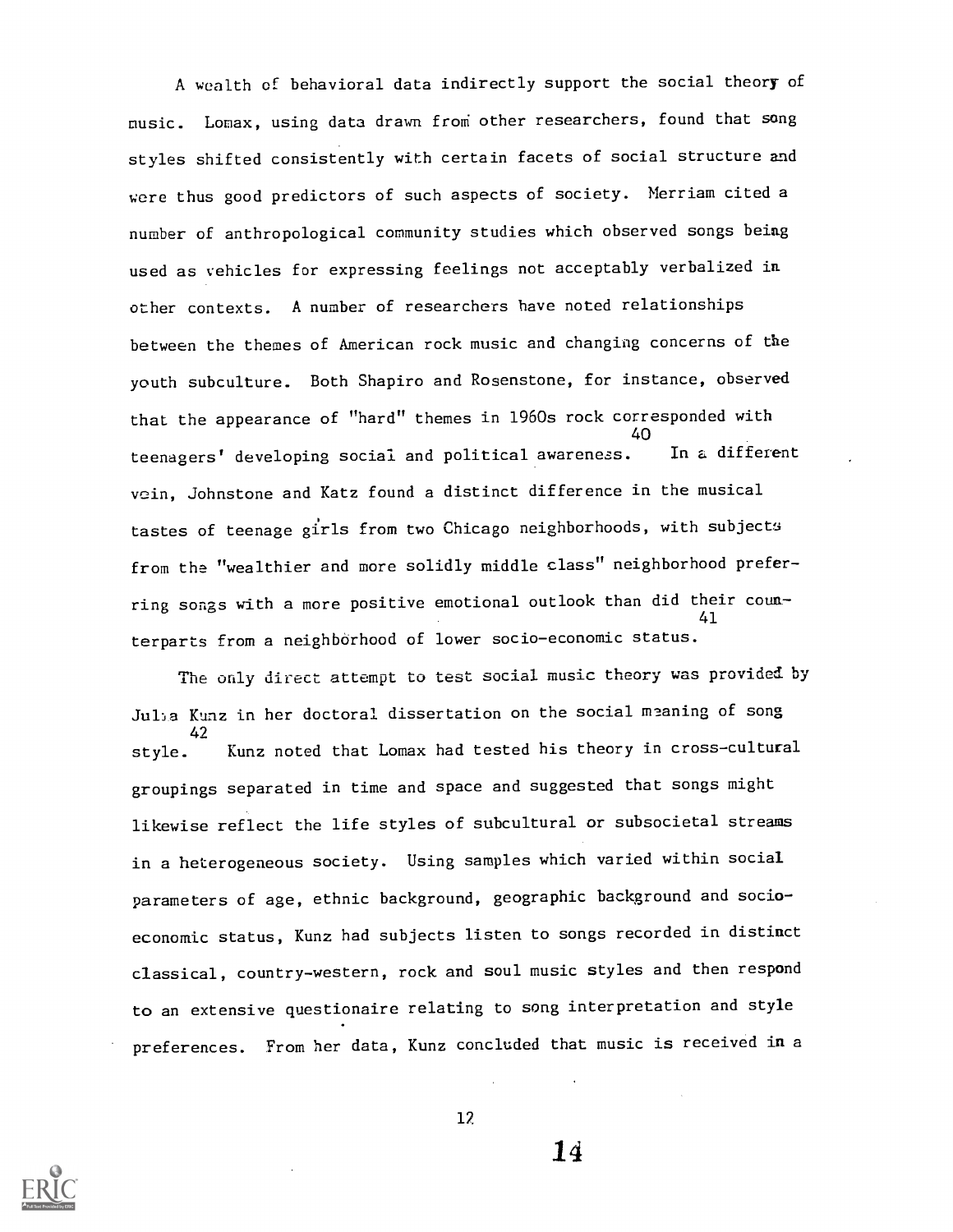"social envelope." Within a heterogeneous society, songs are socially identified by music style, particular styles carry similar social meanings for individuals sharing a common socio-cultural stream, and song style preferences are related to interpreted meaning and social background.

Dr. Frances Hannett has taken this audience centered perspective on song another step, arguing that popular music serves psychological functions for individual audience members in contexts unassociated with public performance. Hannett's specific interest is in the psychoanalytic significance of "haunting melodies" -- melody phrases unconsciously snatched from songs which linger in the mind tc later emerge as a medium of.psychological expression. Hannett argues that haunting melodies are the "voice of the preconscious and must be understood in the same way as 43 a dream fragment, a fantasy, or a repetitive act." In illustration, Hannett suggests that early morning whistlers are often expressing the mood of the moment. Usually, only a phrase or two is whistled and the whistler often cannot consciously recall the lyrics which accompany the tune. However, if the appropriate lyrics for the phrase could be identified they would prove to explicitly describe the psychological state which prompted the whistling. Hannett notes that haunting melodies have received only scant attention in psychiatric literature. Riek does suggest that inward singing carries "secret messages" and is never 44 accidental. Similarly, Freud has observed that "the tunes which suddenly come into a man's head can be shown to be conditioned by some train of thought to which they belong, and which for some reason is occupying his mind without his knowing about it. It is easy to show that the connection with the tune is to be sought either in the words



13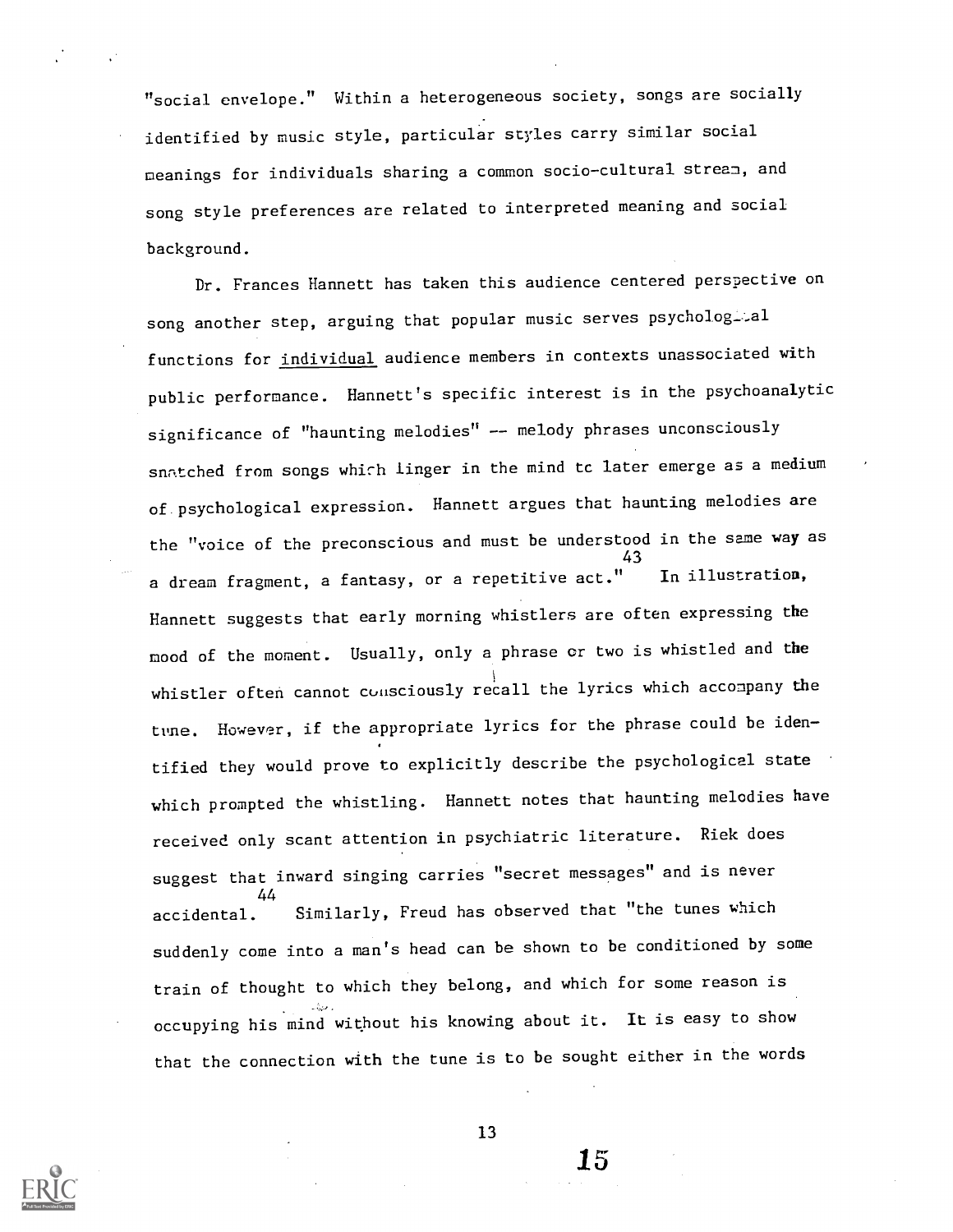Hannett which belong to it or in the source from which it comes." indicates that this preconscious expressive function of music has been confirmed by personal clinical observations. Accordingly, Hannett believes that people grow attached to songs expressing emotions with which they can identify. To Hannett, this means that hit songs reveal an undercurrent of common concern affecting large numbers of people.

> Published lyrics reveal an explicit and implicit preoccupation of song writers with the same theme. Since these lyrics were 'hits,' it is concluded that their mass appeal depended on a general readiness to accept this theme. The poignant and haunting quality of these lyrics and tunes reveals the prevalence of a depressive mood in American society during the last half century. It seems that the sales appeal of popular songs of this period is not to be found in their sex appeal but rather in their expression of this depressive mood or of correctives for it./46

Thus Hanne: Alike Lomax and Merriam, supports the claim that the lyrics of popular sangs reflect the hidden perceptions of popular audiences.

Thus far, the rhetorical dimensions of popular song have been discussed only as they relate to lyric content. However, music communication is a phenomenon of substance and sound. As trite as this observation may seem, its implication is important to the study of popular music. As James Carey noted a number of years ago, "Lyrics may reveal general values, but this is not necessarily the stated reason for listening to them. It seems to be the nature of the music itself, and not the vocal or lyrical aspects alone, which accounts for its popularity. The words are only part of the total sound and are responded to as 47 such." Further, Lomax and Merriam each suggest that social meaning is defined through both lyric content and musicological character. Thus, a rhetoric of popular song would be incomplete if it failed to address the rhetorical implications of music style.



16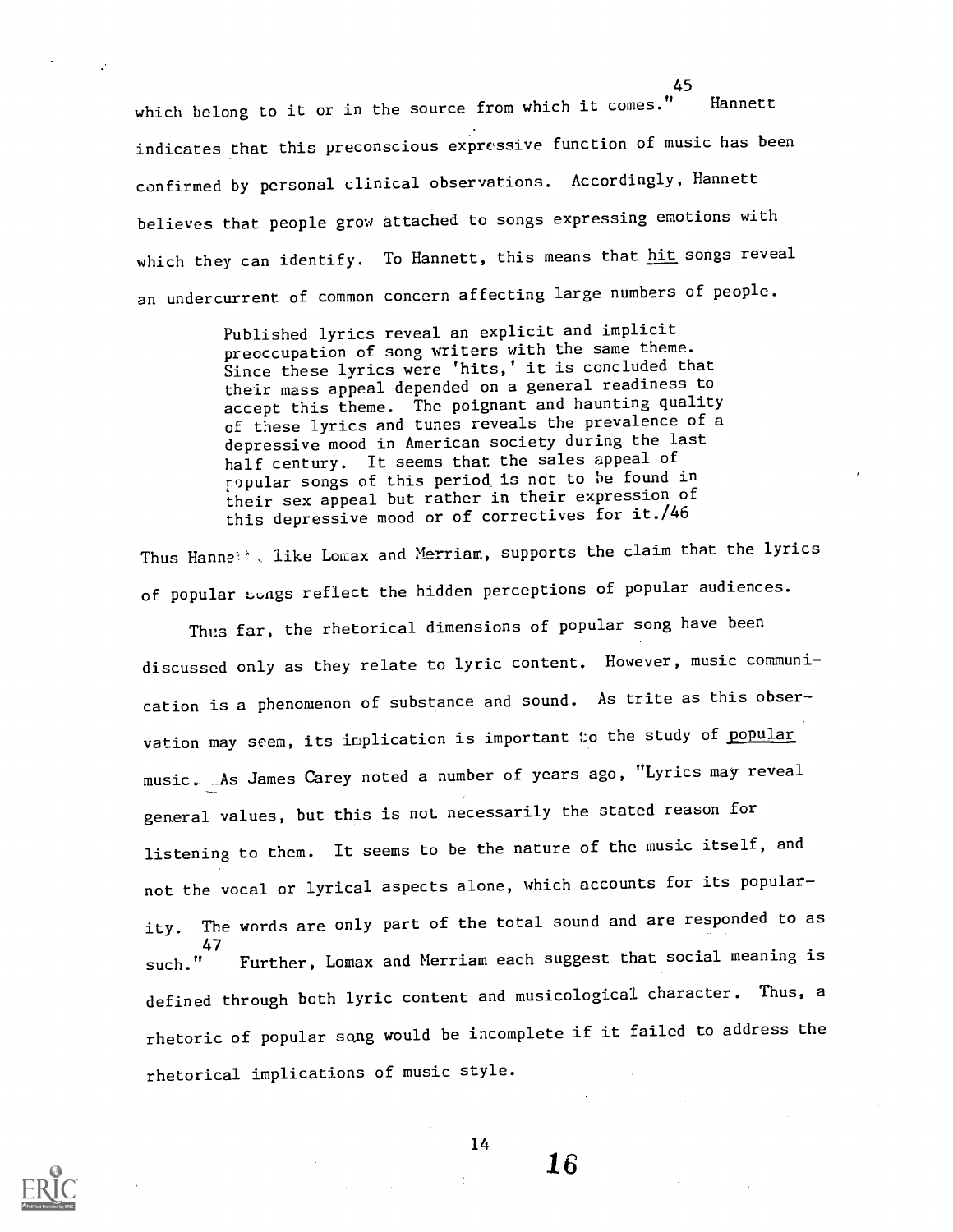According to a number of critics, music style serves both verbal and nonverbal ends in music communication. The groundwork was laid by Meyer argues that Leonard Meyer in Emotion and Meaning in Music. music style represents learned behavior and functions as a musical syntax. "[W]ithout a set of gestures common to the social group, and without common habit responses to those gestures, no communication whatsoever would be possible. Communication depends upon, presupposes, and arises out of the universe of discourse which in the aesthetics of music is 49 called style**."** Music style serves as a <u>language</u> for musical expres sion within the particular social group with which a style is identi fied. Musical messages are. intentionally or existentially, targeted for particular audiences through music style -- audiences attend to musical messages which are "phrased" in a music style with which they identify. This suggestion is consistent with efforts to use music style as a descriptor for teenage oriented popular music, guided by the assumption that "the music [style] itself is attraction enough for a 50 large part of the rock audience." 51

Wilson Coker extended this thesis in Music and Meaning. According to Coker, music style conveys both syntactic and affective meaning. The affective element is related to the listener through musical gestures, or the qualities of movement and mood created through manipulation of musical symbols. Audiences either relate or fail to relate to music according to their ability to identify with the parti cular style of musical expression. Coker indicates, "[W]hen we hear those tell-tale qualities and sorts of peculiar movement reproduced in music, we identify them as the particular qualities and special combina tions that are appropriate to specific attitudes we have felt and ways

15

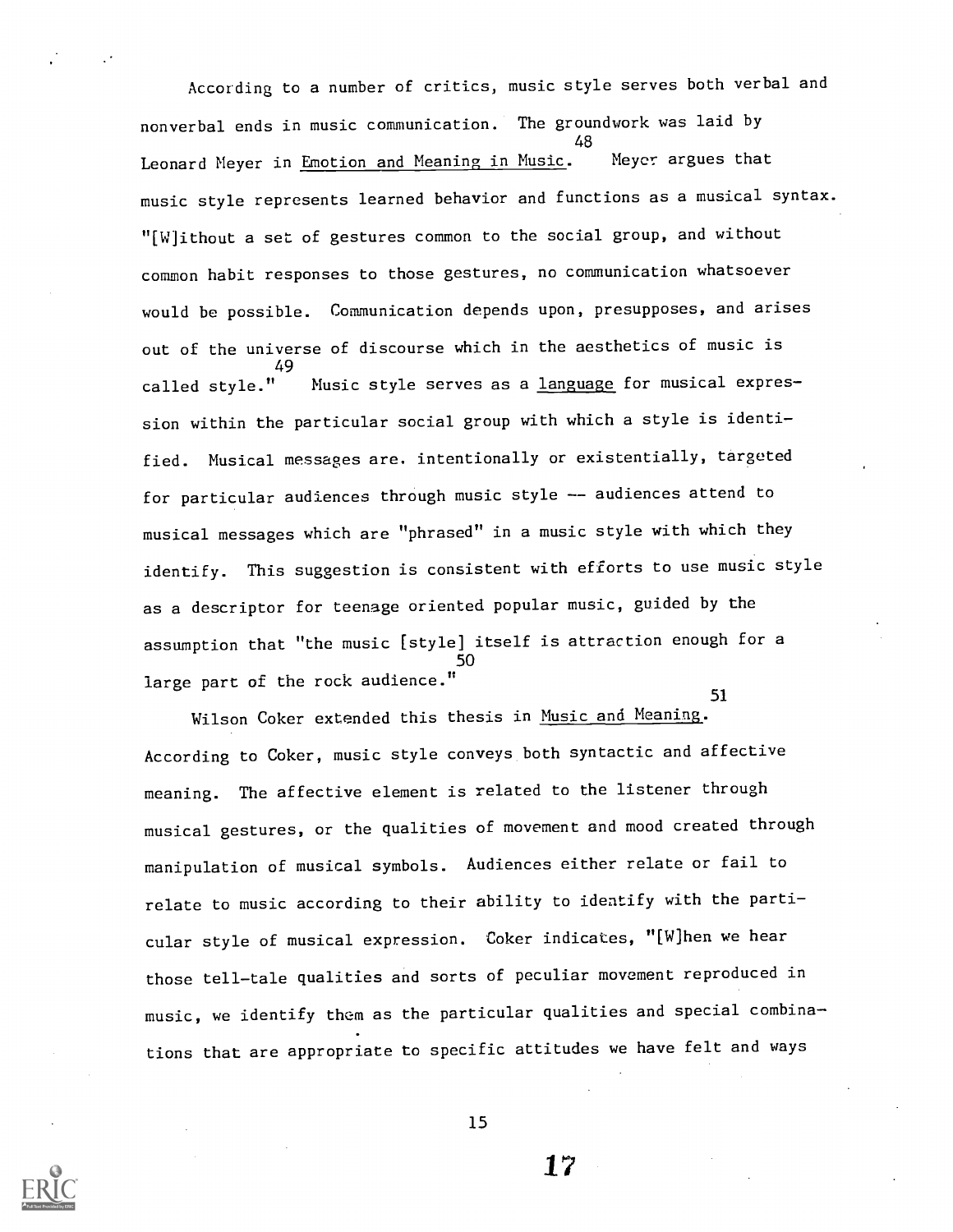we and others have behaved. [E]ither we recognize the expressive qualities of musical gestures and, hence, recognize the peculiar attitudes revealed and signified, or we fail to grasp any affective-connotative<br>52<br>meaning of the qualities." Denisoff and Levine argue that popular 52 meaning of the qualities." Denisoff and Levine argue that popular music criticism which fails to consider style is "one dimensional" in that it ignores musicological nonverbal cues. The keys to interpreting popular music are found in both lyric content and the presentation of 53 that content. Together, they comprise the gestalt of popular song.

Taken as a whole, the social theory of music suggests that popular songs function as communicative events. In addition to serving the ends of persuasion and artistic expression, music is a medium of vicarious expression for audiences as collectives and as individuals. Popular songs are shaped by the societal audiences which make them popular. As artifacts of that process, popular songs serve as repositories of the fantasies which comprise the rhetorical visions of their audiences. By examining popular songs, rhetorical scholars should, like Wrage's speech critic, gain insight into cognitions and affections of the popular mind. The value of this inquiry was clearly expressed by Merriam. "[3] ecause of the freedom of expression allowed in song, texts seem clearly to provide an excellent means for the investigation of the psychological 54 processes of the people who constitute a culture."



16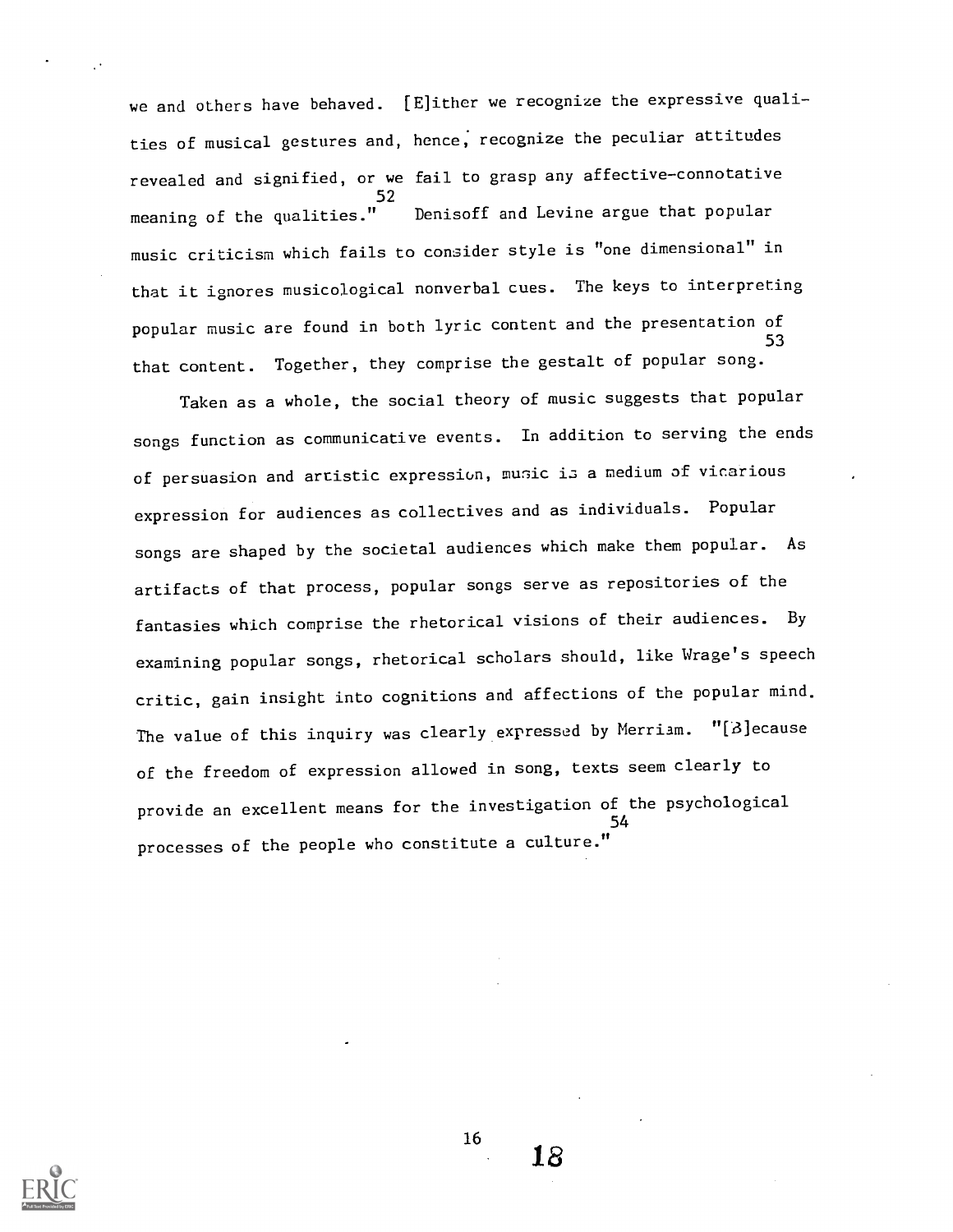#### Notes

1. R. Serge Denisoff, "Folk Music and the American Left," in The Sounds of Social Change: Studies in Popular Culture, eds. R. Serge Denisoff and Richard A. Peterson (Chicago: Rand McNally, 1972), 107. See also, Denisoff, "Protest Movements: Class Consciousness and the Propaganda Song," Sociological Quarterly 9 (1968), 228-247; and, Denisoff, "The Evolution of the American Protest Song," in The Sounds of Social Change, 15-25.

2. Steven Kosokoff (Kaye), "The Rhetoric of Song: Singing Persuasien in Social Action Movements" (Ph.D. dissertation, University of Oregon, 1966), 2-3.

3. John Waite Bowers and Donovan J. Ochs, The Rhetoric of Agitation and Control (Reading, Massachusetts: Addison-Wesley, 1971),  $20 - 22.$ 

4. Irving J. Rein, Rudy's Red Wagon: Communication Strategies in Contemporary Society (Glenview, Illinois: Scott-Foresman, 1972), 78.

5. Charles J. Stewart, "The Rhetorical Functions of Music in Social Movements," paper presented at the annual convention of the Speech Communication Association, San Antonio, Texas, 13 November 1979. (Mimeographed)

6. For examples of communication studies focusing on popular songs see: John David Bloodworth, "Communication in the Youth Counter Culture: Music as Expression," <u>Central States Speech Journal</u> 26 (1975), 304-309; Alberto Gonzalez and John J. Makay, "Rhetorical Ascription and the Gospel According to Dylan," Quarterly Journal of Speech 69 (1983), 1-14; S.I. Hayakawa, "Popular Songs vs. The Facts of Life," Etc: A Review of General Semantics 12 (1955), 83-95; Lawrence Donald Medcalf, "The Rhetoric of Bob Dylan, 1963-1966" (Ph.D. dissertation, Indiana University, 1979); G.P. Mohrmann and R. Eugene Scott, "Popular Music and World War II: The Rhetoric of Continuation," Quarterly Journal of Speech 62 (1976), 145-156; Keith David Semmel, "The Pepperland Perspective: A Study in the Rhetorical Vision of the Beatles, 1962-70" (Ph.D. dissertation, Bowling Green State University, 1980); Stephen A. Smith, "Sounds of the South: The Rhetorical Saga of Country Music Lyrics," Southern Speech Communication Journal 45 (1980), 164-172; James Lester Tungate, "Romantic Images in Popular Songs, 1950-1959" (Ph.D. dissertation, Northwestern University, 1972); John Werner Wanzenried, "Extensional and Intensional Orientations of Rock and Roll Song. Lyrics, 1955-1972: A Content Analysis" (Ph.D. dissertation, University of Nebraska-Lincoln, 1974); and, John Wanzenried and Vincent Di Salvo, " Intensional and Extensional Orientations in Rock and Roll Music," Etc: A Review of General Semantics 32 (1975), 31-42.

7. James R. Irvine and Walter Kirkpatrick, "The Musical Form in Rhetorical Exchange: Theoretical Considerations," Quarterly Journal of Speech 58 (1972), 274..

8. Ibid., 277.

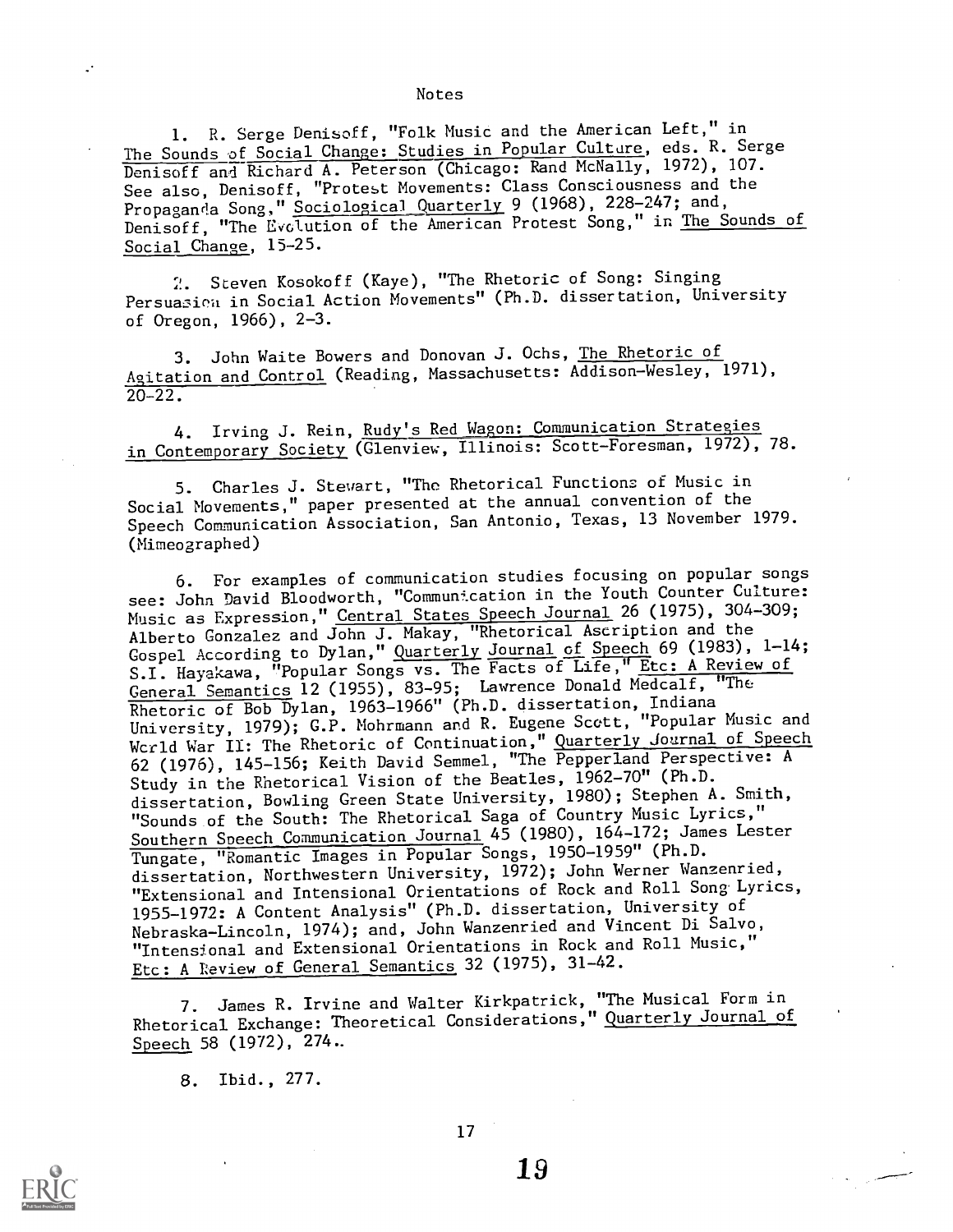9. Ibid.

10. Bloodworth, "Music as Expression," 306.

11. Denisoff, "The Evolution," 17-18.

b 12. Aristotle Rhetoric, 1355 25-30, trans. W. Rhys Roberts, Rhetoric and Poetics of Aristotle, ed. Friedrich Solmsen (New York: Modern Library, 1964), 24.

13. Kosokoff, "The Rhetoric of Song," 2.

14. Denisoff, "The Evolution," 18.

15. Kosokoff, "The Rhetoric of Song," 2.

16. Ibid.

17. Irvine and Kirkpatrick, "The Musical Form," 282-284.

18. Bloodworth, "Music as Expression," 306.

19. Ernest G. Bormann, "Fantasy and Rhetorical Vision: The Rhetorical Criticism of Social Reality," Quarterly Journal of Speech 58 (1972), 396-407.

20. Peter L. Berger and Thomas Luckman, The Social Construction of Reality (New York: Doubleday, 1966), 396-407.

21. Elliot Aronson, The Social Animal (San Francisco: W.H. Freeman, 1972), 25.

22. Abraham Maslow, Motivation and Personality (New York: Harper and Brothers, 1954), 89-97, and D. Katz, "The Functional Approach to the Study of Attitudes," <u>Public Opinion Quarterly</u> 24 (1960), 174-176.

23. Bloodworth, "Music as Expression," 305-306.

24. Mohrmann and Scott, "The Rhetoric of Continuation," 154.

25. Kenneth Burke, The Rhetoric of Motives (Berkeley, California: University of California Press, 1969), 19-22.

26. Mark Booth, "The Art of Words in Song," Quarterly Journal of Speech 62 (1976), 246-247.

27. Hal Levy, "The Popular Song," in Encyclopedia of Popular Music, ed. Irwin Stambler (New York: St. Martin's Press, 1965), 270.

28. Ernest J. Wrage, "Public Address: A Study in Social and Intellectual History," Quarterly Journal of Speech 33 (1947), 106.

29. Alan Lomax, The Folk Songs of North America (Garden City, New York: Doubleday, 1950), xv.

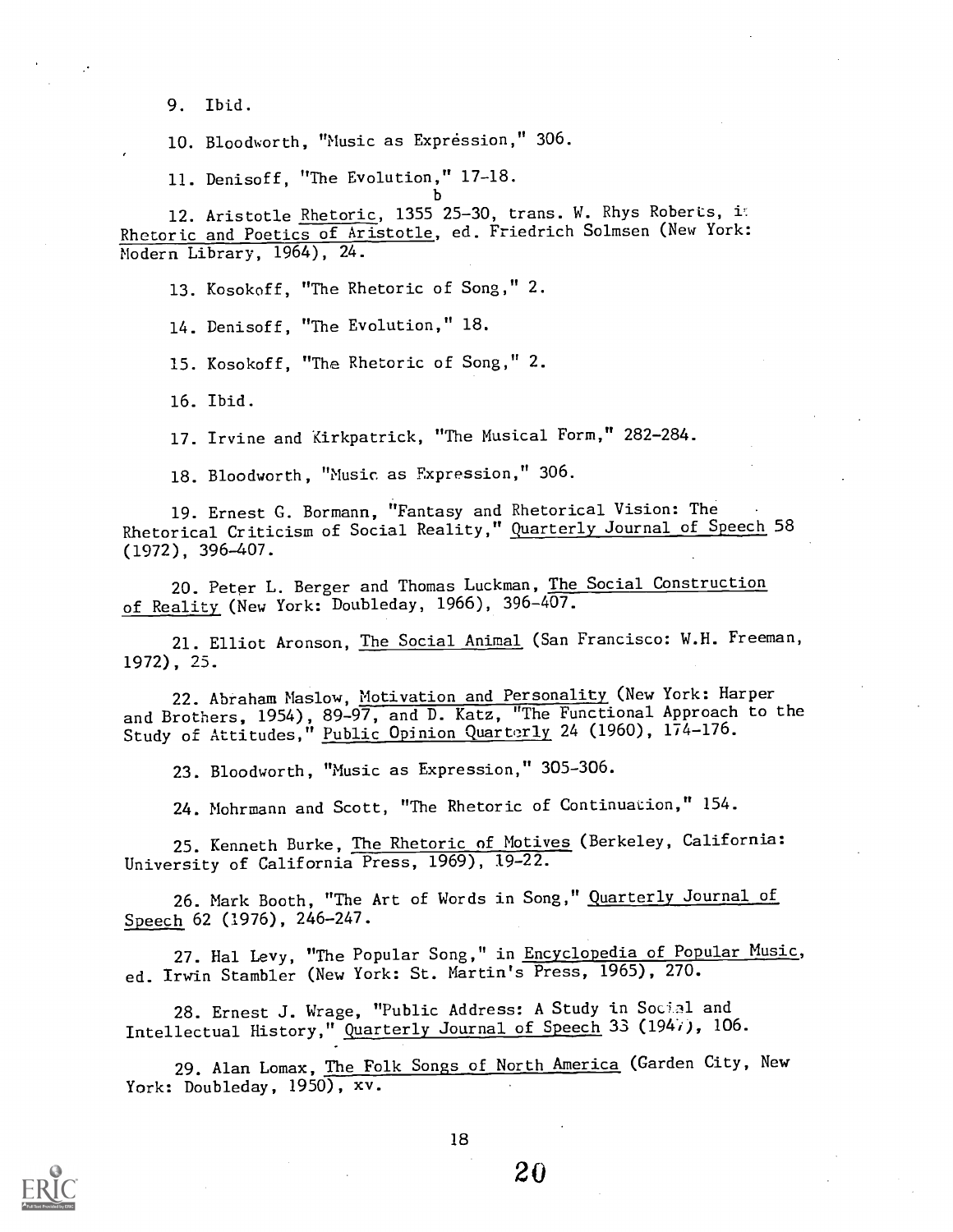30. Ibid., xviii.

 $\mathcal{C}$ 

31. Alan Lomax, "Folk Song Style," American Anthropologist 61 (1959), 930.

32. Ibid., 929.

33. Lomax, Folk Songs of North America, xviii.

34. Alan Lomax et al., Folk Song Style and Culture (Washington, D.C.: American Association for the Advancement of Science, 1968), 3.

35. Ibid., 133.

36. Alan P. Merriam, The Anthropology of Music (Evanston, Illinois: Northwestern University Press, 1964), 6.

37. Ibid., 27.

38. Ibid., 219.

39. Ibid., 13.

40. Nat Shapiro, Popular Music: An Annotated Index of American Popular Songs, vol. 3 (Adrian Press, 1967), 2; Robert A. Rosenstone, The Times They Are A-Changing: The Music of Protest," in Side-Saddle on the Golden Calf: Social Structure and Popular Culture in America, ed. George H. Lewis (Pacific Palisades, California: Goodyear, 1972), 291.

41. John Johnstone and Elihu Katz, "Youth and Popular Music: A Study in the Sociology of Taste," American Journal of Sociology 62 (1957), 565-566.

42. Julia Mae Schmidt Kunz, "The Social Meaning of Song Style" (Ph.D. dissertation, St. Louis University, 1978).

43. Frances Hannett, "The Haunting Lyric: The Personal and Social Significance of American Popular Songs," <u>Psychoanalytic Quarterly</u> 33 (1964), 237.

44. Theodore Reik, The Haunting Melody (New York: Farrar, Straus and Young, 1953).

45. S. Freud, A General Introduction to Psychoanalysis (Garden City, New York: Garden City Books, 1952), 97.

46. Hannett, "The 'Haunting Lyric," 266-267.

47. James T. Carey, "Changing Courtship Patterns is the Popular Song," American Journal of Sociology 74 (1969), 720-21.

48. Leonard B. Meyer, Emotion and Meaning in Music (Chicago: University of Chicago Press, 1956).



 $\sim 32$